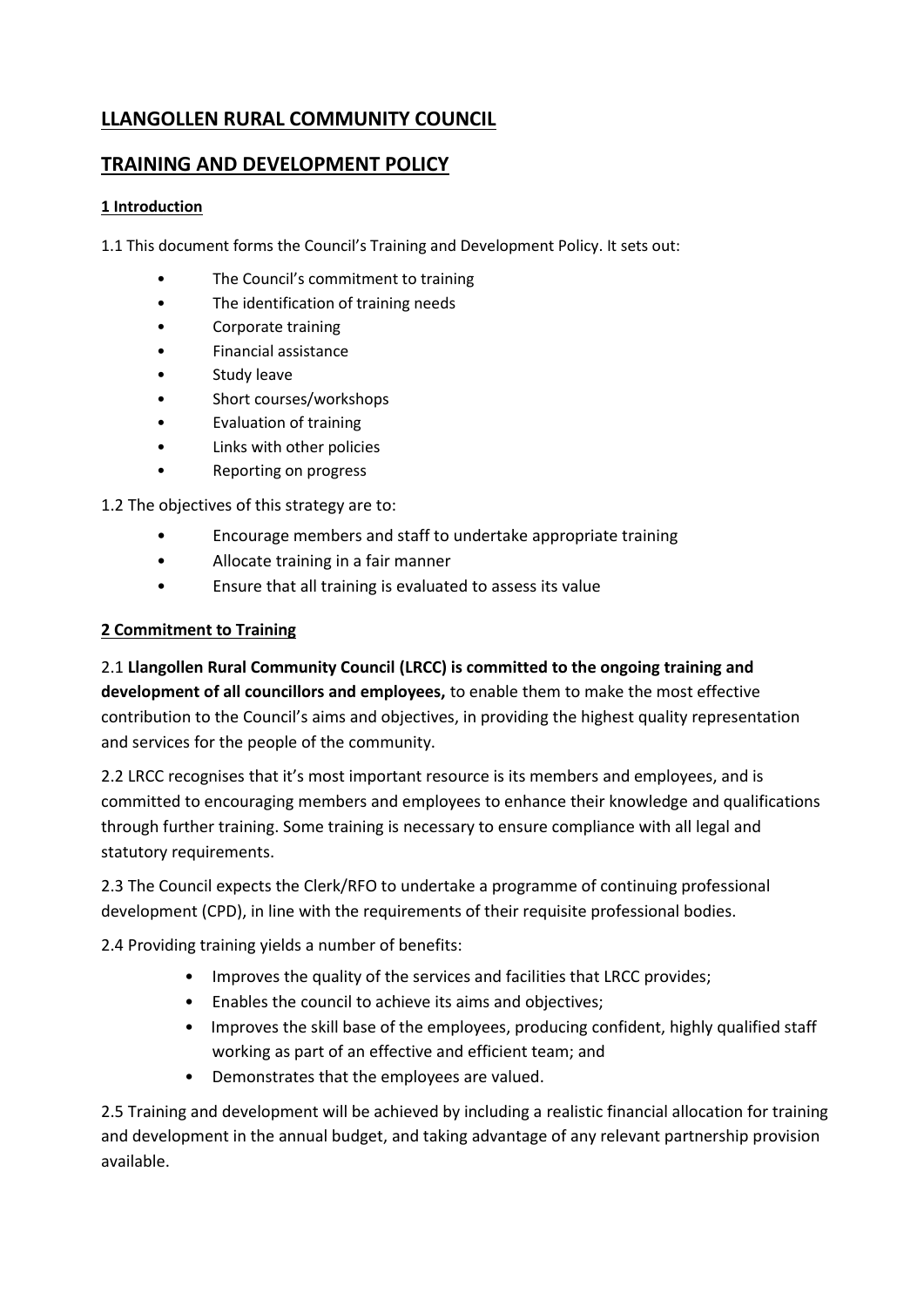2.6 The process of development is as follows:

- a) Training needs should be identified by considering the overall objectives of the council, as well as individual requirements.
- b) Planning and organising training to meet those specific needs.
- c) Designing and delivering the training.
- d) Evaluating the effectiveness of training.

### **3 The Identification of Training Needs**

3.1 Employees will be asked to identify their development needs during their Performance Management Review, or regular meetings with their manager. There are a number of additional ways that the training needs of both Members and staff may be recognised:

- Questionnaires
- During interview
- Following confirmation of appointment
- Formal and informal discussion

3.2 Other circumstances may present the need for training:

- Legislative requirements i.e. First Aid, Fire Safety, Manual Handling
- Changes in legislation
- Changes in systems
- New or revised qualifications become available
- Accidents
- Professional error
- Introduction of new equipment
- New working methods and practices
- Complaints to the Council
- A request from a member of staff
- Devolved services / delivery of new services

3.3 Employees who wish to be nominated for a training course should discuss this in the first instance during their appraisal; where it will be determined whether the training is relevant to the council's needs and/or service delivery.

#### **4 Corporate Training**

4.1 Corporate training is necessary to ensure that employees are aware of their legal responsibilities or corporate standards e.g. Health and Safety, Risk Management and Equal Opportunities. Employees will be required to attend training courses, workshops or seminars where suitable training is identified.

#### **5 Financial Assistance**

5.1 It is important to note that all sponsored training must be appropriate to the needs of the Council, be relevant to the individual's role and is subject to the availability of financial resources.

Each request will be considered on an individual basis and the benefits to the individual and the council will be identified.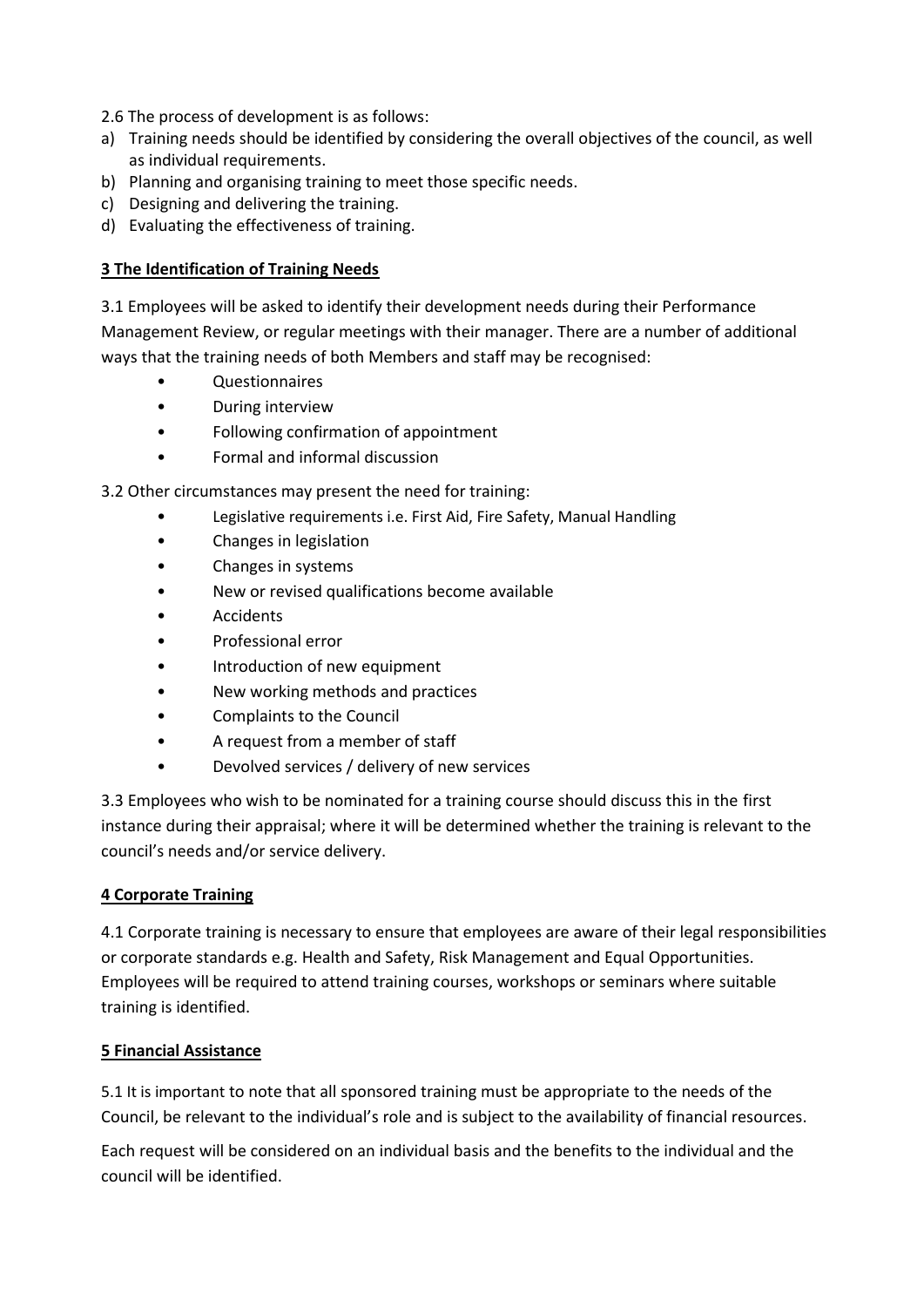In order to best ensure cost effectiveness, Members and employees will be required to attend the nearest venue offering the required course, unless an alternative is authorised by the Council in the interest of operational effectiveness or Best Value.

5.2 Other considerations include the following:

- Implication of employee release for training course(s) on the operational capability of the council
- The most economic and effective means of training
- Provision and availability of training budget

5.3 For approved courses Members and employees can expect the following to be sponsored:

- The course fee
- Examination fees
- Associated membership fees
- One payment to re-take a failed examination

5.4 Members and officers attending assisted courses are required to inform the Clerk immediately of any absences, giving reasons.

5.5 Failure to sit an examination may result in the Council withdrawing future course funding and/or requesting the refunding of financial assistance. Each case will be considered on an individual basis.

5.6 Llangollen Rural Community Council operates a Return of Service agreement. Any employee undertaking post-entry qualifications funded by the Council must be aware that, should they leave LRCC employment within two years of completion of the qualification, they will be required to repay all costs associated with the undertaking of such training. If the employee takes up employment with another Local Authority an exemption to this clause may be granted.

## **6 Study Leave**

6.1 Employees who are given approval to undertake external qualifications are granted the following:

- Study time to attend day-release courses
- Time to sit examinations
- Study time of one day per examination (to be discussed and agreed by the manager in advance)
- Provision of study time must be agreed with the manager prior to the course being undertaken.

## **7 Short Courses/Workshops/Residential Weekends**

7.1 Where attendance is required at a short course, a full day of paid leave will be granted.

7.2 Members and staff attending approved short courses/workshops/residential weekends can expect the following to be paid:

- The course fee (usually invoiced following the event)
- Travelling expenses in accordance with the Council's current policy
- Subsistence in accordance with the Council's current policy

## **8 Evaluation of Training**

8.1 Records of all training undertaken by employees will be kept in the personnel files of each member of staff.